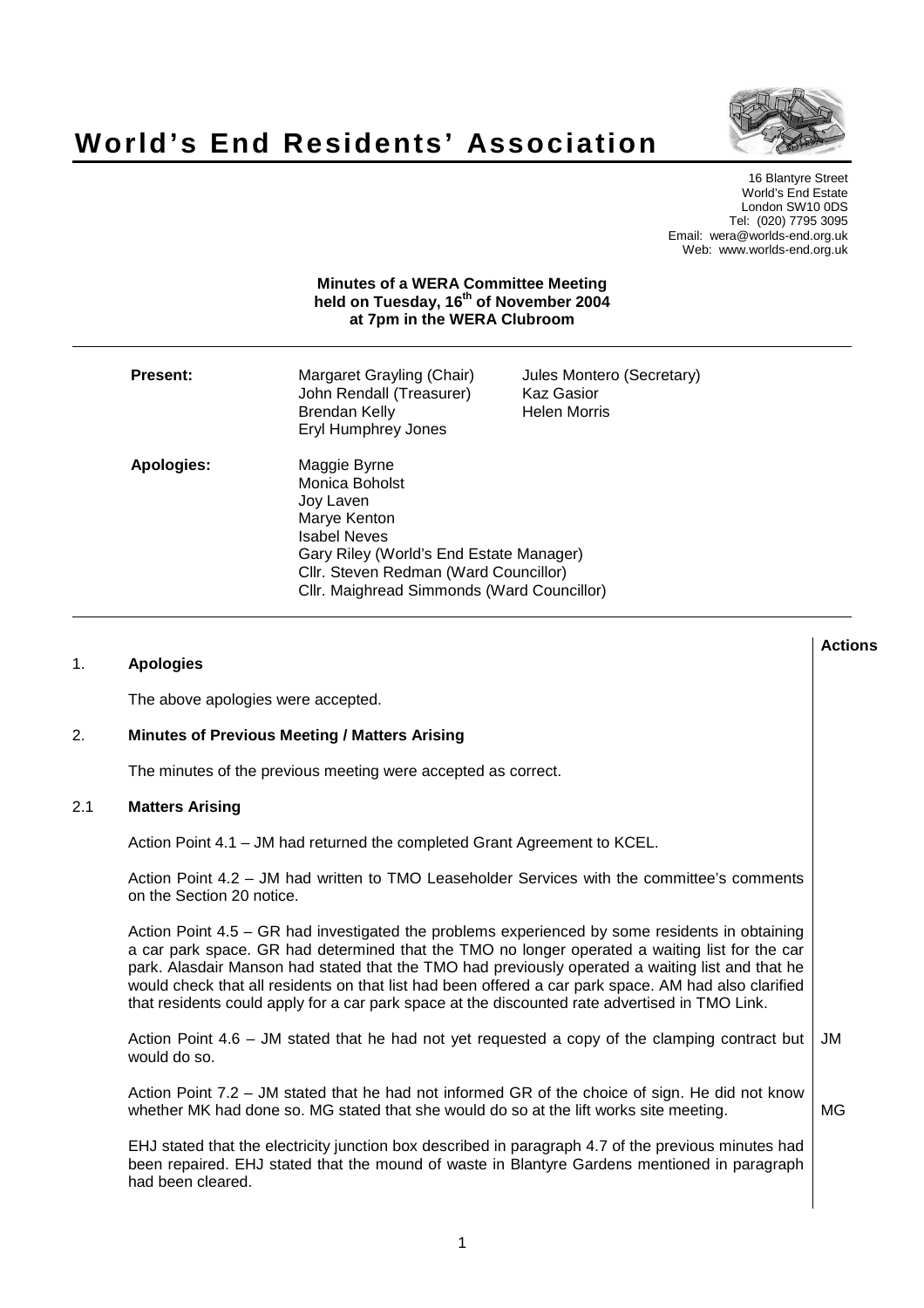# 3. **Residents' Issues**

# 3.1 **A. E. Williams**

There was a general concern that the new repairs contractor was not performing to an acceptable standard. In addition there had been a recent serious incident in which the contractor had forced entry into a flat on the estate "in error", with no the estate staff, housing officers or police present. JM asked whether any of the other cases of poor performance that he had brought to the attention of Anna Trevena at the TMO had been resolved. HM stated that as far as she knew they had not.

JM described how the resident into whose flat AEW had forced entry had approached the WERA clubroom the previous Saturday and spoken to him. JM said that he had subsequently discussed the incident with Ian Twyford and that Ian had promised to investigate the matter further to determine exactly what had happened.

The committee was of the opinion that the contractor was not being properly monitored. It was suggested that JM contact Jonathan Bagnall and arrange for him to attend a meeting with the committee at which a way forward could be discussed. It was generally felt that the only way to improve the service was to introduce additional monitoring and that the monitoring needed to be carried out by staff permanently based on the estate. It was suggested that JM write to Gordon Perry with regards to the recent serious incident as well as the poor performance of the contractor in general. JM said that as far as the incident was concerned that he would want to speak to Ian Twyford again to see what steps the TMO were taking to resolve it first. JM JM

# 4. **ARB Works**

JM handed out a list of ARB works from both the current and previous financial years. The meeting went through each of the works on the list. The following items were highlighted:

**Traffic Barriers/Gates** – It was noted that the new gates (with Girda locks) had been installed but were not yet operational. EHJ stated that they were waiting to be painted. The committee expressed a preference for the existing colour (black) but some suggested that some form of high-visibility paint was required. JM would check with GR.

JM

**Hanging Gardens** – It was noted that work had been carried out to the hanging gardens near Chelsea Reach Tower. It was also noted that work appeared to be underway in the hanging gardens above the estate office and computer centre.

**Blantyre Gardens** – It was stated that the TMO did not wish to place any benches in Blantyre Gardens. The committee was unanimously in favour of restoring the gardens, benches included.

**Stairwells** – These had already been painted. Several committee members highlighted areas where the paint had either not been applied properly or had failed to withstand regular use.

**Bins** – Bins for the garden areas had been purchased. Their installation was dependent on the other garden works.

JR stated that as Chair of the ARB he had been invited to a meeting with Gordon Perry at the Town Hall. He handed out notes of the meeting.

## 5. **Correspondence**

## 5.1 **Letter from "World's End Residents Association Tenants Group" to the Arbitrator**

JM explained that a letter had been sent to the arbitrator claiming to be from the "World's End Residents Association Tenants Group". The letter had been written by David Longley and counter-signed by HM, MK and CF. The arbitrator had forwarded a copy of the letter to JM. HM stated that she had also received a copy of the letter but did not wish to discuss its contents without talking to David Longley first. MG asked who the "Tenants Group" were, as WERA did not have a "Tenants Group". HM stated they were herself, MK, CF and David Longley. HM clarified that the letter was from the residents involved, not from WERA. JM stated that the letter was misleading as it gave the impression that it was from WERA. MG emphasised that should any committee member have issues with the WEMO right-to-manage bid, or any other matter, that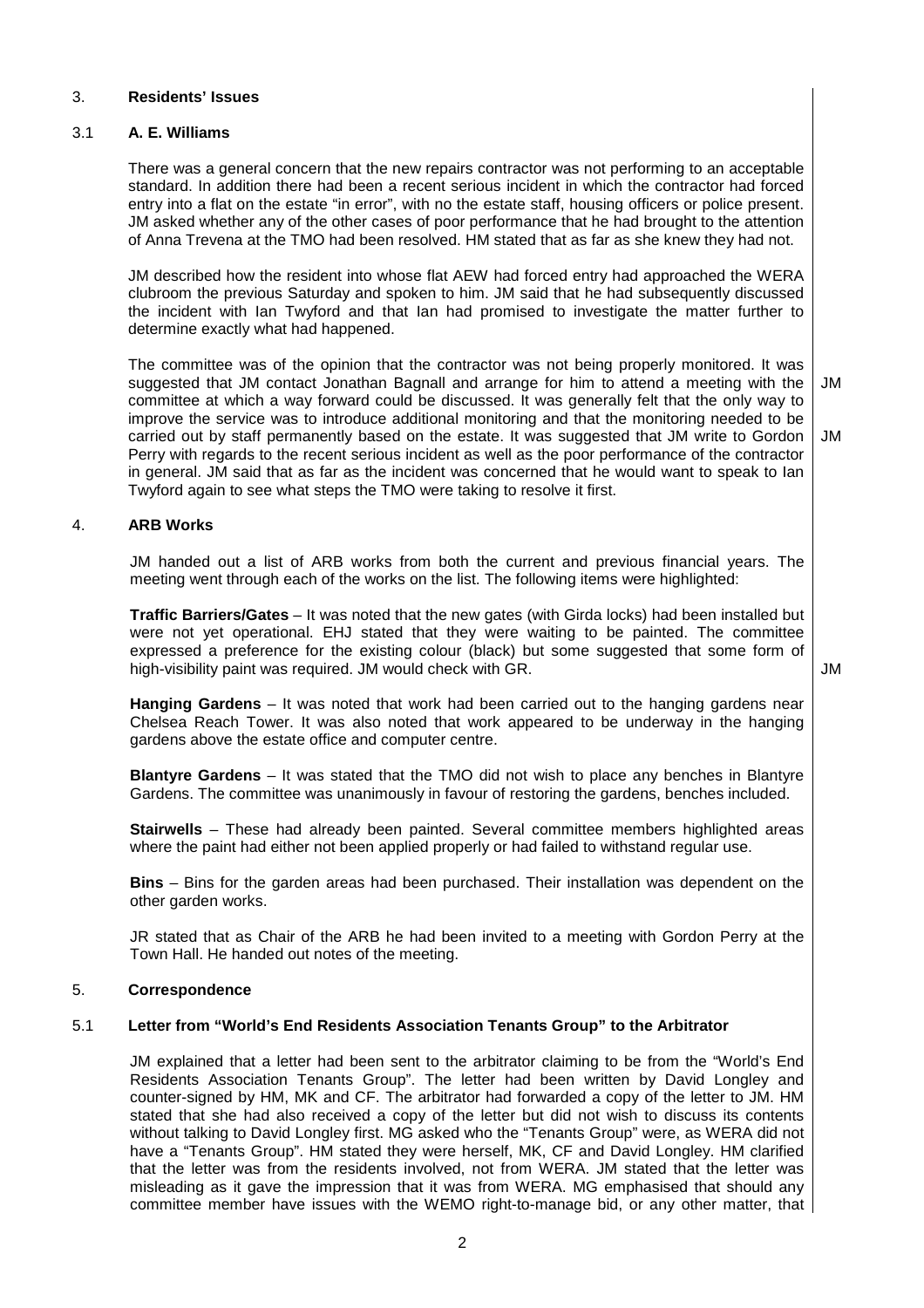they should be brought to the attention of the committee at a meeting. JR asked HM whether she was opposed to the WEMO bid. HM stated that she felt the estate should be managed by the TMO. HM stated that she believed that the members of the "tenants" group would be called to give evidence at the hearing.

## 5.2 **Licensing Applications**

JM explained that he had written with regards to the licensing application for the World's End Pub. The licensing panel hearing was to take place on the 23<sup>rd</sup> of November. JM said that he believed that all three ward councillors opposed the application and would be present.

JM told the meeting that a second licensing application, for 531 King's Road had subsequently been received. The application was for a "night café license" from midnight to 5am. The committee did not see a reason to formally oppose the application.

# 6. **WERA Activities**

JM explained that Joy Laven had proposed that WERA hold a small "event" on the piazza. The event would take place from approximately 1pm to 3pm on Sunday, the 28<sup>th</sup> of November. The committee felt this was a good idea and several committee members volunteered for specific roles. The committee approved spending up to £200 on the event.

JM stated that he was in the process of completing and sending off WERA's grant application for the current financial year to the TMO.

JM stated that the committee needed to carry out a membership drive as a matter of urgency. Several committee members suggested doing so at the "event" on the piazza. It was proposed that the committee carry out a full membership drive in the new year.

# 7. **Purchases to be Approved**

## 7.1 **Filing Cabinet**

Joy Laven had proposed the purchase of a four-drawer filing cabinet for approximately £200. EHJ stated that this was expensive; a three-drawer filing cabinet could be purchased from Viking for about £70. HM suggested that the TMO might be able to supply a filing cabinet. JM said he would investigate. JM

## 7.2 **Toner Cartridges**

JM stated that both the printer and photocopier required new toner cartridges. The printer toner cartridge was about £50. The photocopier toner cartridge was about £120. Their purchase was approved. JM said he would also investigate alternatives given the high cost of replacement toner cartridges.

JM

## 8. **Meetings Attended**

# 8.1 **ARB Meeting with Gordon Perry at the Town Hall**

JR had attended a meeting at the Town Hall with Gordon Perry at which representatives from all of the borough's ARBs had been present. JR had handed out his notes of the meeting (see item 4 above).

# 8.2 **TMO AGM**

HM said she had attended the TMO AGM. The AGM had been well attended. HM explained that Floyd White had discussed the new front doors at the AGM. Floyd had also stated that they had a good response from tenants with regards to their door preferences. There was a discussion as to exactly which door designs had been made available for tenants to choose from.

## 8.3 **Cremorne Walk Community Panel**

HM, MG, JM and Tim Rice had all attended the Cremorne Ward Community Panel meeting held at